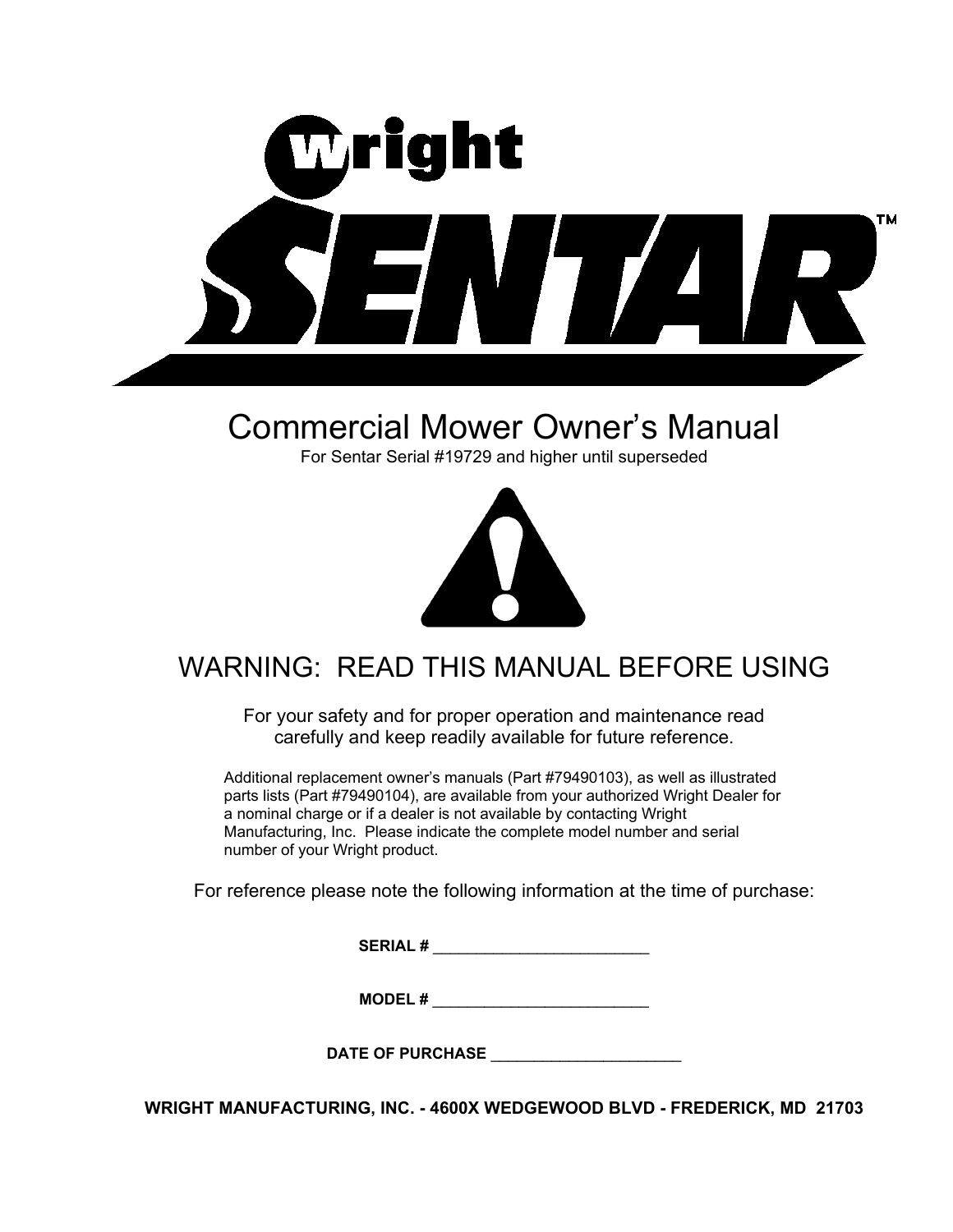## Foreword

Welcome to the progressive group of mowing professionals who use Wright mowers. We are focused on giving you advanced engineering and quality construction in each mower we build.

This manual explains the features and promotes safer use of the mower. Please read it and follow the instructions carefully so that you can have many years of productive mowing.

For service, remember that your Wright dealer knows your mower best and is interested in your satisfaction. He can provide you with quality maintenance and other assistance that you may need.

Please give this manual to anyone who may use the mower for them to study before they operate it. Give the manual to anyone to whom you may sell the mower in the future. It is important that the next owner receive this information also.

As Wright Manufacturing, Inc. is constantly seeking ways to improve its products, the mower you have may differ slightly from the information and specifications in this manual. Because of our continuous product improvement, Wright reserves the option to make changes at any time without notice.

Wright Manufacturing, Inc.



**This is the safety alert symbol. It is used throughout this manual and on the mower's safety labels to alert you to potential personal injury hazards. Obey all safety messages that follow this symbol to avoid possible injury or death. Read these instructions carefully. It is essential that you read the instructions and safety precautions before you attempt to work on or use this unit.** 



**This symbol with the "WARNING" indicates a potentially hazardous situation which, if not avoided, could result in death or serious injury.** 



## **This symbol with the word "CAUTION" indicates a potentially hazardous situation which, if not avoided, may result in minor or moderate injury.**

1998-2001 Wright Manufacturing, Inc. All rights reserved. This material may not be reproduced or copied, in whole or part, without written permission from Wright Manufacturing, Inc. Grass Gobbler, Gobbler, Leaf Gobbler, Velke, Pro 1, X2, Stander, and Sentar are trademarks of Wright Manufacturing, Inc.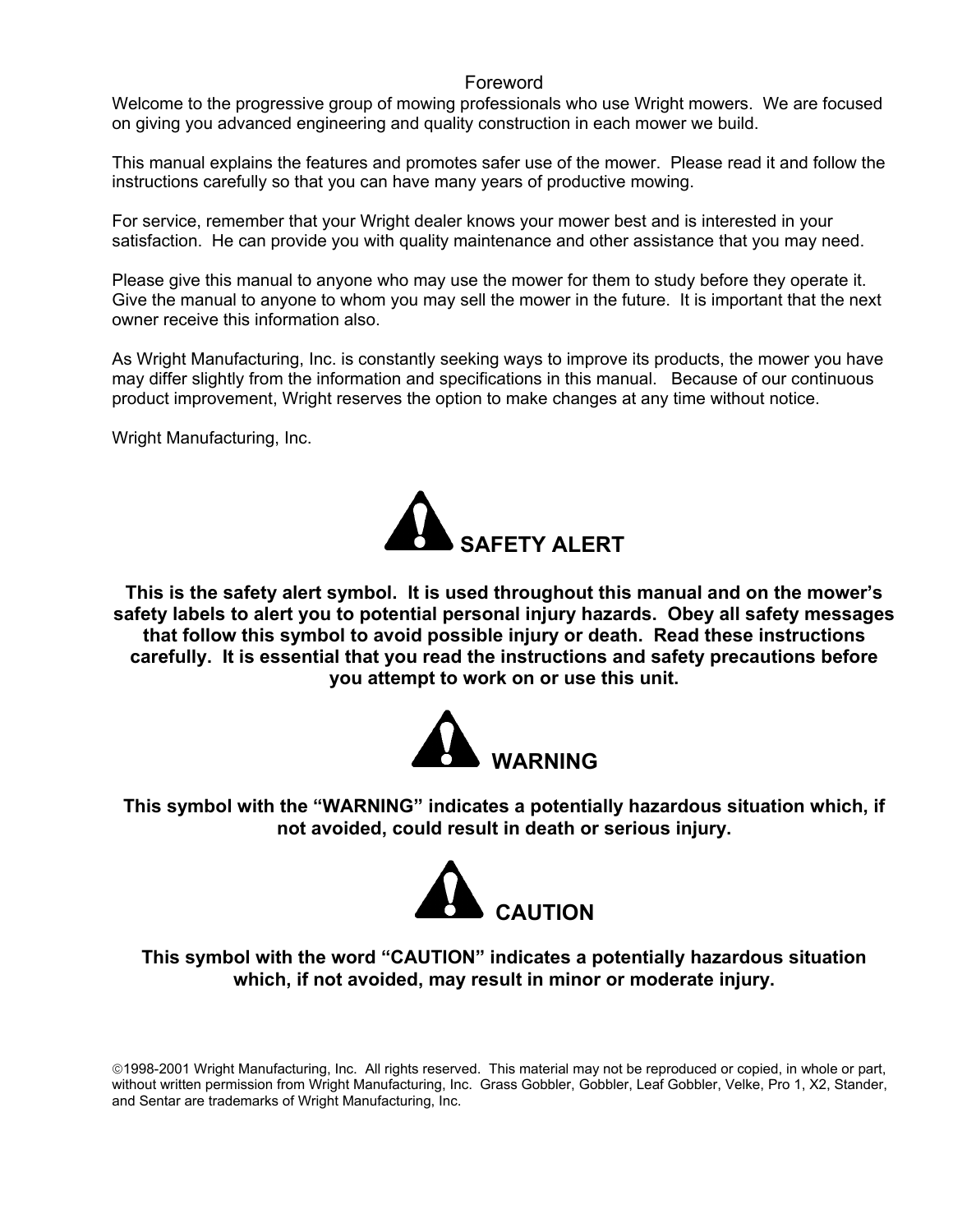## **TABLE OF CONTENTS**

**Subject** 

## **Safety Instruction Manual**

**Introduction**  General Safety Instructions Owner/User Notice User Experience and Qualifications User Clothing Inspection of Mower Before Each Use Scheduled Mower Maintenance Safety Work Area Conditions and Inspection Initial Operating Safety Guidelines Replacement Parts Operation on Slopes Operation During Zero-Radius Turns Operation in Reverse Operation in Forward Direction Fuel Safety Hydraulic Safety

## **Pre-Delivery Service of Mower by Dealer**

## **Operating Instructions**

 Inspect Mower Before Each Use How to Start the Mower Unusual Noises or Irregular Operation How to Drive the Mower How to Stop and Park the Mower How to Drive the Mower Over a Curb How to Use the Mower on Varying Terrain How to Adjust Neutral How to Change the Speed/Sensitivity Adjustment How to Perform the Tracking Adjustment How to Test/Use the Blade Clutch/Brake Switch How to Test the Operator Presence Control (OPC) Switch

## **Service and Adjustments**

 Tire Maintenance and Pressure Height-of-Cut Deck Adjustments Belt Tension Adjustment How to Move the Mower if the Engine Won't Start Bleeding Air from the Hydraulic System Battery Service

## **Maintenance Service Intervals**

## **Limited Warranty**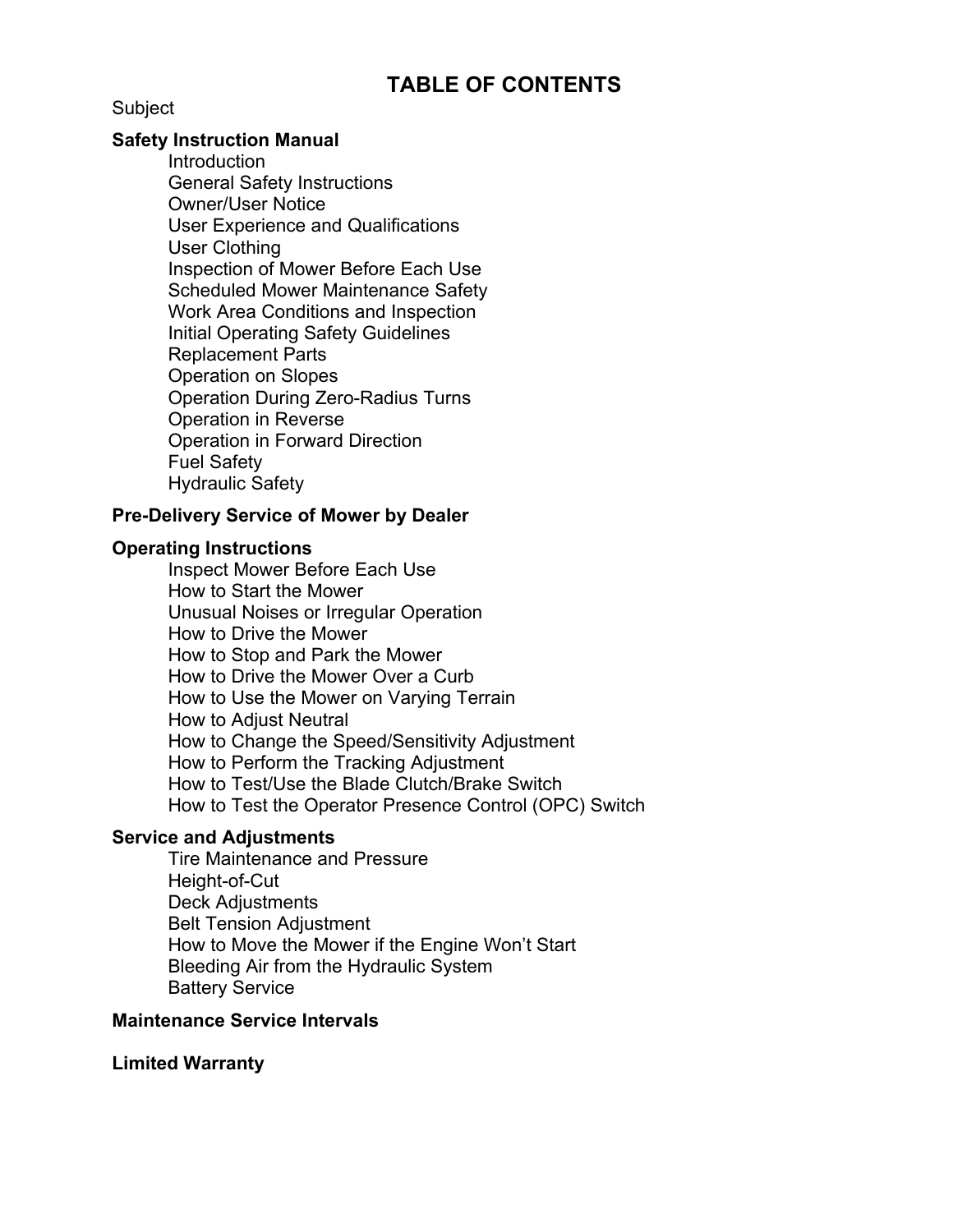

## **WARNING**

This symbol with the word "WARNING" indicates a potentially hazardous situation which, if not avoided, could result in death or serious injury.



# **CAUTION**

This symbol with the word "CAUTION" indicates a potentially hazardous situation which, if not avoided, could result in minor or moderate injury.

## **SAFETY INSTRUCTION MANUAL TO WRIGHT MOWER USERS & OWNERS: READ THIS MANUAL BEFORE USING. PLEASE BE CAREFUL!**

## **INTRODUCTION**

This mower is built to the highest standards in the industry. However, carelessness or operator error may result in serious bodily injury or death. Accident and hazard prevention are dependent upon the awareness, concern, wisdom, and proper training of the personnel involved in the operation, transport, maintenance, and storage of the equipment. Make sure every operator is properly trained and thoroughly familiar with all of the information in this manual before operating the equipment.

## **GENERAL SAFETY INSTRUCTIONS**

The Wright Sentar is designed with your safety in mind. It has the following safety systems with which you should be familiar:

- The warning decals on the mower including the instrument panel warning
- The blade switch must be "off" before starting the engine
- Your feet must be on the foot platform in order to engage the blades
- If you remove your feet from the foot platform while the blades are running the engine will stop and the blades will brake in seconds
- Letting go of the hand controls will stop the wheels instantly
- Spring loaded chute deflector helps reduce trajectory of thrown objects
- Belt/pulley covers on cutter deck
- Anti-tip rollers are provided at the rear of the mower to minimize the possibility of tipping back and over on the operator



## **Owner/User Notice:**

The owner's/user's obligation is to instruct themselves and all potential users in the safe operation of this equipment and be sure they read and follow the instructions in this safety manual and other material provided by Wright Manufacturing, Inc. before using or allowing others to operate the equipment. Do not operate this unit unless you carefully read, understand and follow the assembly, installation, and safety instructions contained in this manual and the warning decals provided on the unit. Do not allow other persons to use this unit unless you make sure they carefully read, understand and follow these instructions. Never allow children to operate or play on the unit.

# **WARNING**

## **User Experience and Qualifications:**

This product is designed for use by physically fit, experienced, professional commercial mower operators who have a minimum of 160 hours of experience operating twelve horsepower and greater industrial mowers. Operators must be 18 years or older and weigh at least 120 pounds and no more than 350 pounds They must have read and understood this manual. DO NOT allow children to operate the mower. Do not allow adults to operate the mower without proper instruction mentioned above. Never allow passengers on the mower.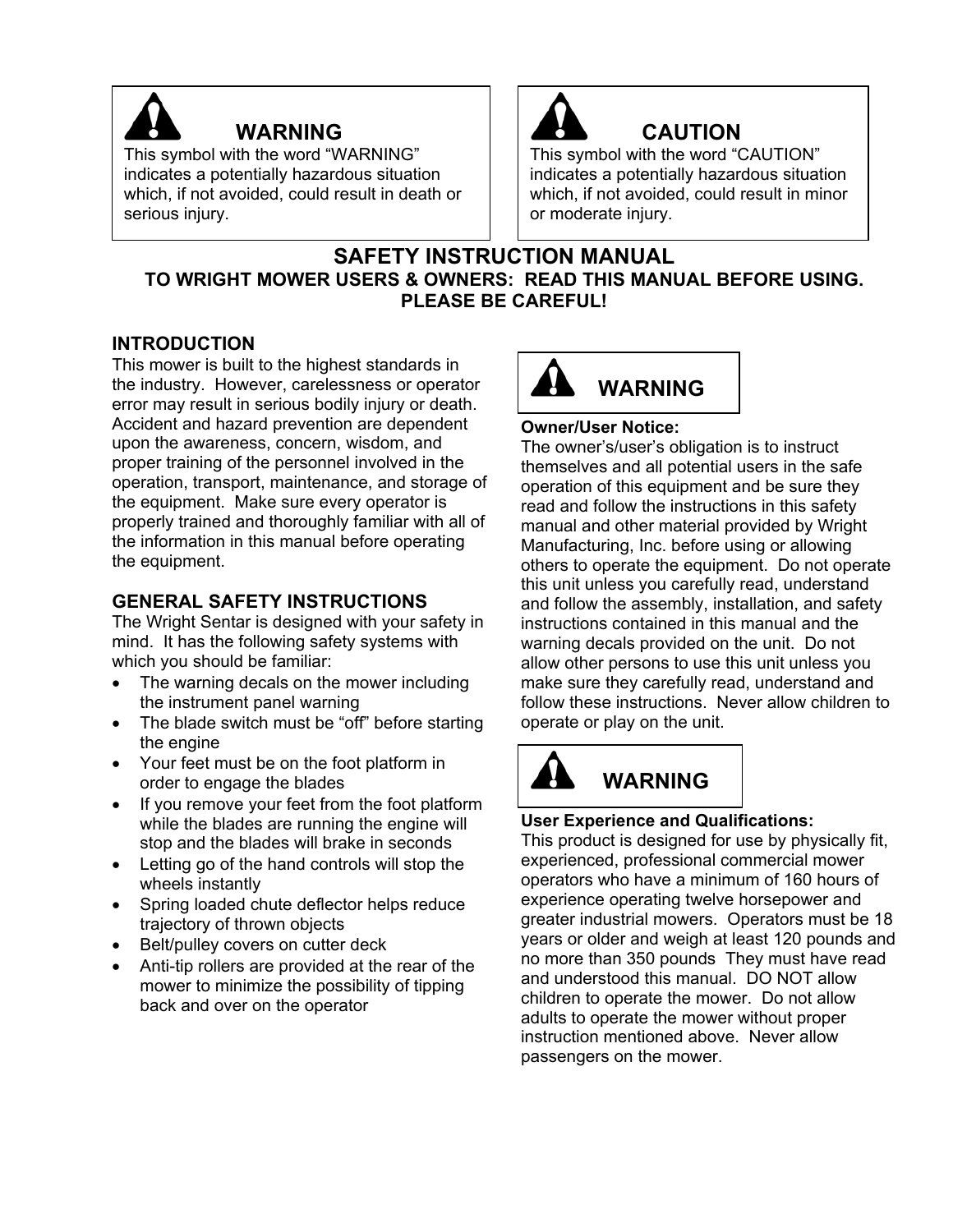

## **User Clothing:**

DO NOT operate the mower while wearing sandals, tennis shoes, sneakers, or shorts. Always wear long non-baggy pants. Wear hightop leather work boots with thick, textured tread, soft-rubber soled at all times. Hard or smooth soled shoes are too slippery for a good footing on mower platform. NEVER wear loose-fitting clothing or jacket pockets that can get caught to the handlebars or control levers of any mower you drive. Wearing safety glasses, ear protection and safety shoes is advisable and required by some local ordinances and insurance regulations.



**Inspection of Mower Before Each Use:**  DO NOT use the mower if any parts are not maintained in good operating condition. Examine the moving parts prior to each use. Look for excessive wear, bald or worn tires, cracks in parts, loose or missing bolts, cotter, linchpin or "hair" pins or cable yoke pins and replace before operating the mower. Make sure all safety equipment provided with the mower is in good operating order, including all the warning decals and the required operator-presence device which stops the engine and blades when the footoperated Operator Presence Control (OPC) switch is released. (To test the OPC, follow instructions in the Operating Instructions section of this manual.) Inspect the two anti-tip rollers and their respective bolts at the rear of the mower for tightness and proper operation. Be sure that all parts of the hand-operated transmission control system are tight and secure. This is to reduce the possibility that the mower could have a loss of control or safety.



## **Scheduled Mower Maintenance Safety:**

Replace worn tire(s) with less than 3/32" of any tread groove left. Use tires with the tread pattern specified by Wright Mfg., Inc. only. DO NOT change the engine governor settings or over-rev the engine contrary to engine manufacturer specifications. Keep the Wright mower in good operating condition, and keep safety devices and shields in place and in working condition. Keep all nuts, bolts, and screws tight to be sure the equipment is in safe working condition. Check the blade mounting bolts for proper tightness every eight (8) hours of operation. Check the blades for excessive wear and sharpness every four to eight (4-8) hours of operation. Replace excessively worn blades. Sharpen dull blades. The mower should not be used after the blades or other part of the mower strikes a foreign object, until conducting a thorough inspection and any damage is repaired. See the instructions in the Recommended Maintenance section of this manual for other items of required maintenance.



## **Work Area Conditions and Inspection:**

Prior to operating the unit, carefully inspect all lawn/ground areas where you plan to use the mower for hidden, hard-to-see objects or uneven ground that may be hidden in the grass. Clear the work area of moveable objects such as wires, rocks, glass, etc. that might be picked up by the mower and dangerously thrown. Remove, if possible, or mark the location of all immovable objects or irregular areas and be sure not to hit them with any part of the mower, its deck or the blades. Obstacles such as holes, abrupt changes in ground contour, tree trunks, stumps or roots, pipes protruding from the ground, paving edges, etc. in the path of operation can abruptly turn or stop the mower. This could throw you off the mower or into and possibly over the handle bars causing serious injury or death. The faster you are moving the more potential there is for injury. Mow only in daylight or in good artificial light. Keep away from drop-offs, the edges of ponds, streams, pools, etc. especially at the bottom of slopes. Do not mow when children or others are around. When the Wright mower is in use, never direct the grass discharge toward bystanders, traffic, cars or buildings nor allow anyone near the machine while in operation. Thrown objects can pass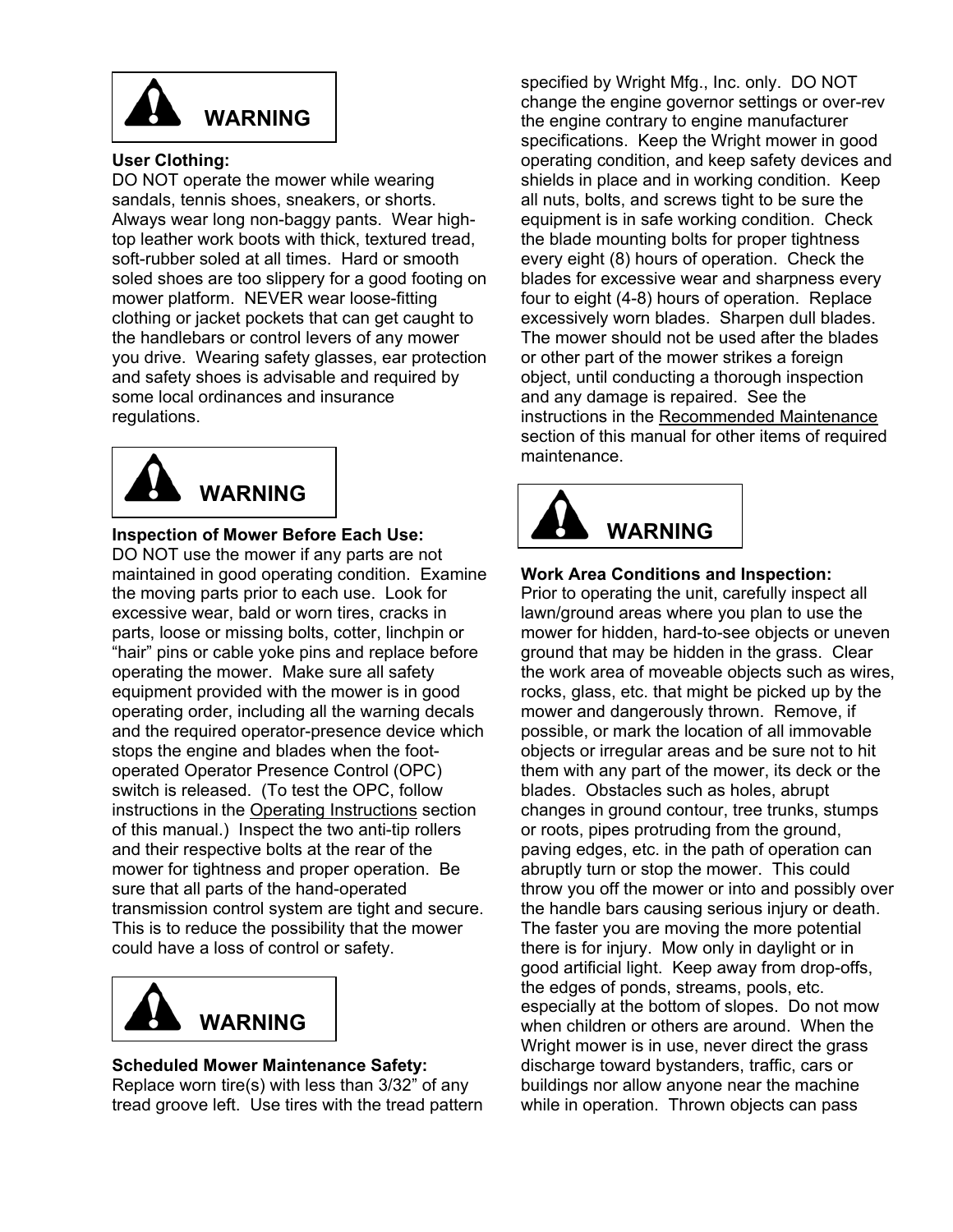through glass windows and some walls of buildings. There is extreme risk of danger from thrown objects or being cut by the blades of the mower or being run over if you lose control. Never operate the mower in an enclosed area without good, approved ventilation. Exhaust fumes are dangerous.

# **WARNING**

## **Initial Operating Safety Guidelines:**

- Read and understand the warnings on the instrument panel of the mower.
- Keep a firm hold on the stationary handle at all times.
- Keep both feet on the foot platform at all times.
- Know the controls and how to stop quickly.
- Before attempting to start the engine, follow all starting instructions below and in the engine operator's manual.
- Look behind before backing up.
- Before leaving the operator's position, even momentarily, turn off the blade clutch engagement switch and apply the parking brake. Keep others from coming near the mower. Get back on the mower as soon as possible.
- When leaving the Wright mower unattended, turn off the blade clutch engagement switch, apply the parking brake, stop the engine and remove the key. Never leave the machine unattended on a slope in case someone disengages the parking brake which would be hazardous if the mower were to roll.
- When transporting, driving onto transport vehicles, into buildings, across parking lots or otherwise not mowing grass, turn off the blade clutch engagement switch to reduce risk of thrown objects and rotating blade hazard. After coming to a stop apply the parking brake, stop the engine and remove the key.
- Before performing any maintenance or repair service, disengage power to blades, apply the parking brake, stop the engine, remove ignition key and spark plug wire from spark plug(s).
- All operators of this mower should exercise caution when driving this mower at high

speeds. Sudden stops from excessive speeds may cause serious injury.

- DO NOT allow inexperienced people to operate the mower until they have read and understood these safety instructions. Operate the mower at slower speeds while becoming familiar with it.
- The grass discharge chute deflector must be installed at all times and in the down position except that it may be raised when the grass catcher is completely installed or a mulch kit is completely installed.
- If the mower discharge clogs, turn off the blade clutch switch, apply the parking brake, stop the engine and remove the key before removing obstruction.
- Keep all shields and covers in place, especially grass discharge chute deflector and the blade belt covers.
- Keep hands, feet and clothing away from rotating parts, especially the rear wheels, blades, engine flywheel, belts and pulleys.
- Do not touch engine or muffler while engine is running or soon after it is stopped. These areas can be so hot as to cause severe burns.
- Clean grass, leaves and lubricant spills from surfaces after use to prevent fire hazard.
- Be alert for traffic when crossing roads or operating near roadways.
- Before climbing curbs, crossing gravel drives, sidewalks or roads, turn off the blades, lift them into transport position, and wait for them to stop.



## **Replacement Parts:**

Use of parts other than specified parts supplied by Wright Manufacturing, Inc. may compromise the safe use of the mower, are not recommended and their use could void the warranty.



## **Operation on Slopes:**

DO NOT operate on steep slopes. Do not operate the mower on slopes steeper than you can feel secure about the traction of the tires and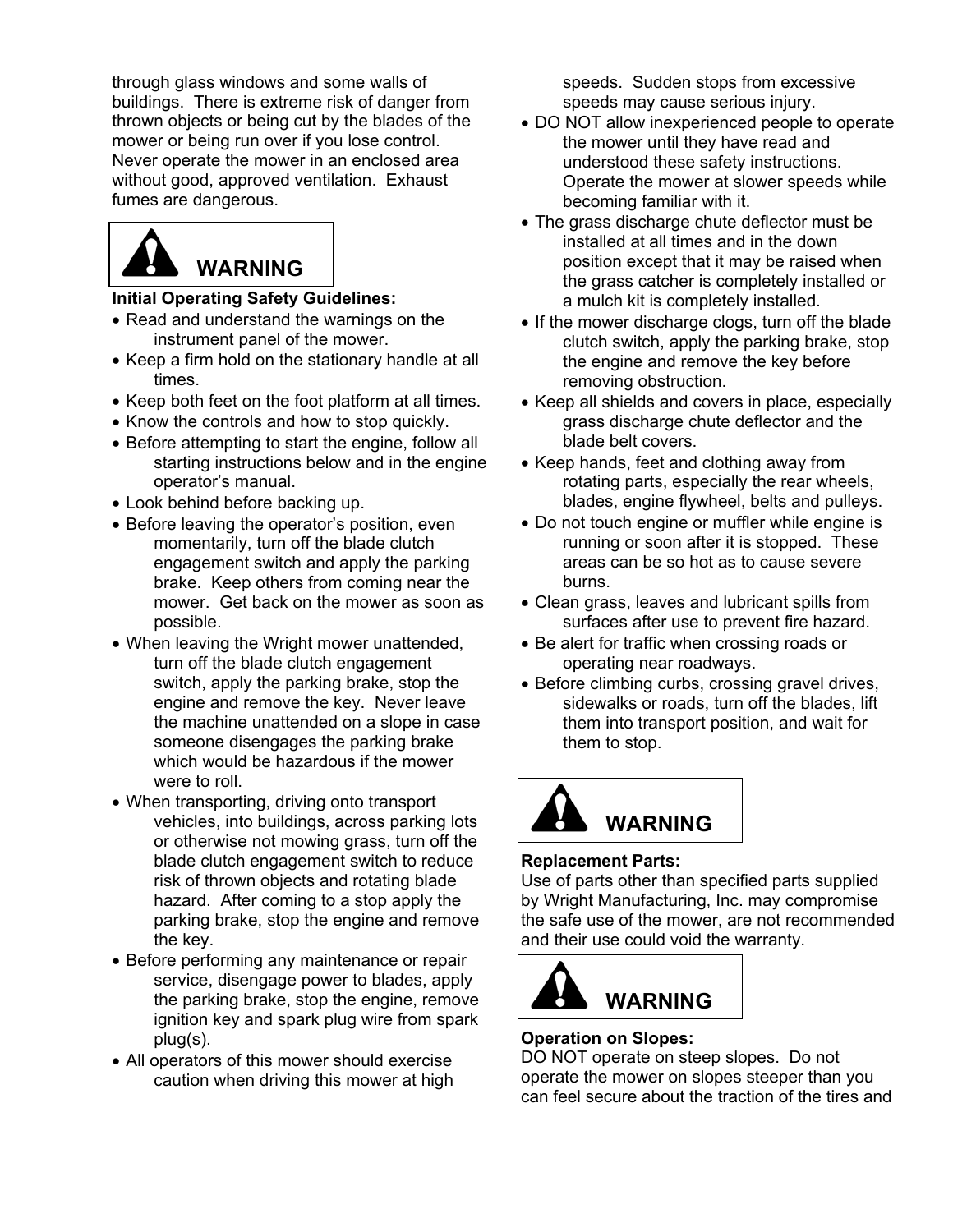the stability of the mower. Do not operate the mower on slopes at all when the grass is wet. There is a danger of suddenly sliding sideways or down the hill. When operating on a slope, travel across the grade whenever possible, not in an up or down pattern. Reduce speed and exercise extreme caution on slopes and in sharp turns to prevent tipping or loss of control. Be especially cautious when changing direction on slopes. Heavier operators may consider obtaining the optional weight bar which is designed to add weight to the front of the machine.

**When pointing up a slope**, the Sentar has the most weight on the drive wheels and therefore the most traction at the tires. However, this is the angle that it has the most tendency to tip back ("pop a wheelie.") This is the preferred angle for mowing small areas of steeper slopes.

Recommendations for this angle:

- Lean as far forward as possible and stand if necessary to add your weight to the front of the mower.
- Accelerate gently. Do not accelerate quickly to avoid "popping a wheelie".
- If backing down the hill, do not stop suddenly but slow down gradually.

**When pointing down a slope**, the Sentar has the least weight on the rear drive wheels and therefore the least traction at the tires. This is the angle that the mower has the most tendency to slide. However, this is the angle that it has the least tendency to tip back. Avoid this angle, as it has the least advantage for the Sentar.

## Recommendations for this angle:

- Stretch your arms out straight while holding onto the stationary handlebar and sit back as far as you can on the seat. This adds more of your body weight to the drive wheels for more traction.
- Do not change speed suddenly to minimize the tendency of going into a slide. Accelerate and decelerate gently. If you ever go into an uncontrolled slide while pointing down a slope the recommended procedure is to let go of the handles and jump off if necessary. Otherwise, control the mower gently and stay off slopes that tend to make the wheels slide.

**When crossing a slope sideways**, the Sentar has the average amount of weight on the drive wheels versus the front wheels, similar to level ground. However, this angle leaves the least weight on the higher side drive wheel, tending to make it slip. This is the preferred angle for mowing large areas of gentle slopes.

## Recommendations for this angle:

- Sit back, as far as you can on the seat. This adds weight to the rear drive wheels and will allow you to mow more quickly across the slope without sliding. If your Sentar is equipped with the optional weight bar on the front, the mower may not handle as well crossing slopes as a Sentar without the weight bar on the front. Weight on the front of the mower reduces the traction of the rear drive wheels and can cause the mower to slide or nose dive down hill. Use of the optional weight bar is determined by the width of cut of the mower and the operator's weight. For 48" and 52" cut mowers, operators over 220 pounds may prefer the optional weight kit. For 61" cut mowers, operators over 280 may prefer the optional weight kit. Remember it is recommended that operators weigh at least 120 pounds and not more than 350 pounds.
- To reduce the chances of "popping-a-wheelie", do not accelerate quickly.

Note: Excessively worn tire tread is dangerous. Replace tire(s) with less than 3/32" of any tread groove left. Use tires with the tread pattern recommended by Wright Mfg., Inc. only. Keep the tire pressure in the drive tires between 18 and 24 psi. Higher pressures will cause the tires to have less traction which may prevent safe operation.

# **WARNING**

## **Operation During Zero-Radius Turns:**

During zero-radius turns (when one mower wheel rotates backwards while the other rotates forward) drive extra slowly to reduce the possibility of losing traction, or control, or becoming dizzy. This will help prevent you from being thrown off the mower. Be aware that if you do a turn on a slope you may go through all of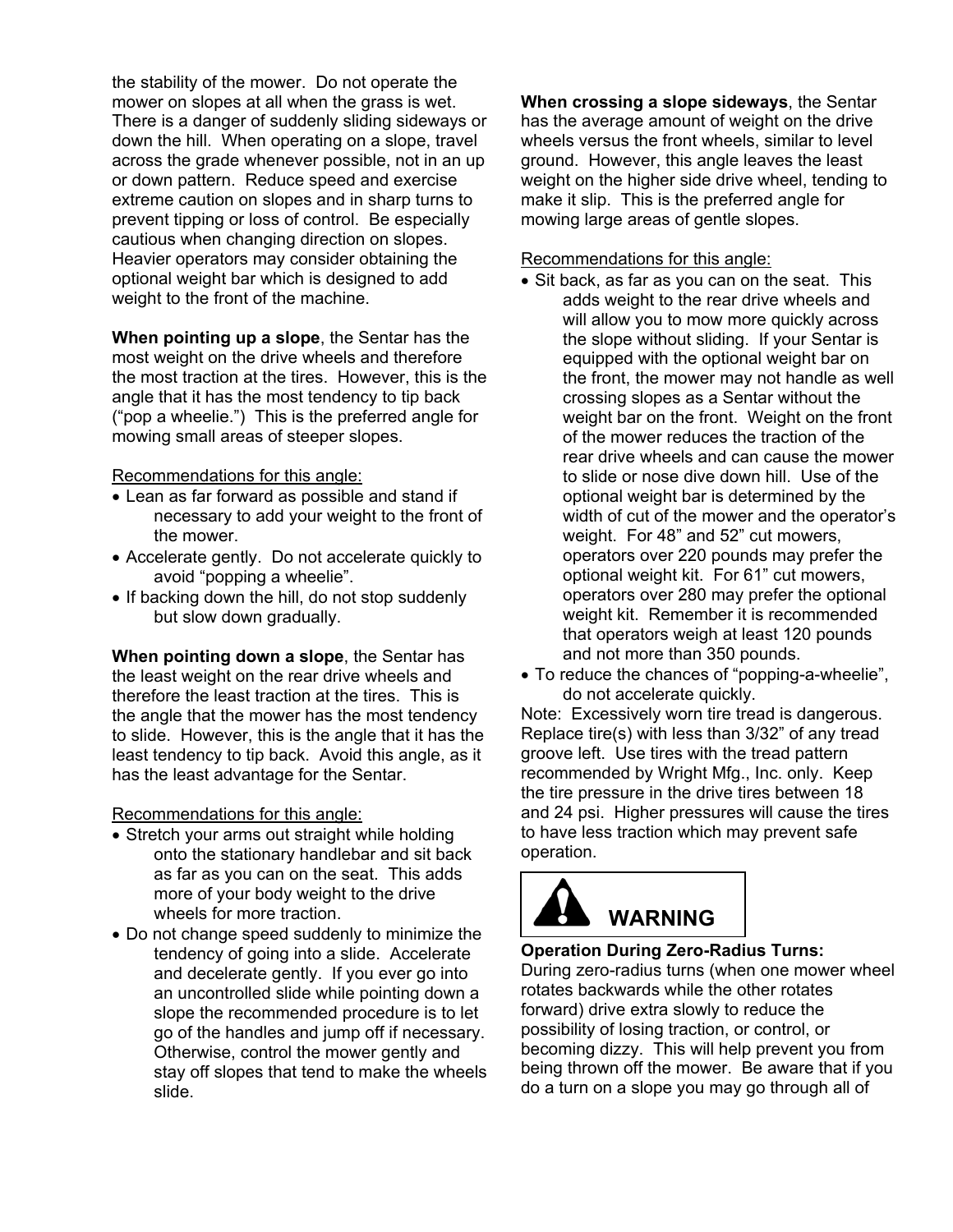the orientations to a slope mentioned above and must handle the mower accordingly.



#### **Operation in Reverse:**

Always keep a firm grip on the mower stationary handlebar with both hands. Keep both feet firmly on the foot platform. Look behind you before backing to prevent injuring yourself or anyone behind you. Operate the mower very slowly, inching it backward until you become familiar with how the mower operates. Always operate slowly if in an awkward location or position. While backing up never place your foot or feet on the ground near the back edge of the mower to prevent serious personal injury if the mower were to run over you.



### **Operation in Forward Direction:**

Always keep a firm grip on the mower stationary handlebar with both hands. Operate the mower slowly until you become familiar with how the mower operates. Do not operate the mower faster than conditions allow. For example, hills, wet or bumpy ground, dim light or high grass are all conditions requiring slower speeds. Never operate the mower at the highest speed unless you are on level, wide, open areas of clearly visible ground or transporting on paved areas. Speeding with any mower is dangerous, and so is traveling faster than conditions should permit on this mower. Sudden stops from excessive speed or falling off the mower may cause serious injury or death.



### **Fuel Safety:**

Handle gasoline with care – it is highly flammable. Do not smoke while handling gasoline. Use an approved gasoline container. Never remove the fuel cap or add gasoline to a running or hot engine or an engine that has not been allowed to cool for several minutes after running. Never fill the tank indoors and always clean up spilled gas. NEVER store the

equipment with gasoline in the tank inside a building where fumes may reach an open flame or spark. Allow the engine to cool before storing in any enclosure.



## **Hydraulic Safety:**

Keep body and hands away from pin holes or fittings that eject hydraulic fluid under high pressure. Use paper or cardboard and not hands to search for leaks. Hydraulic fluid escaping under high pressure may have sufficient force to penetrate skin and cause serious injury. If foreign fluid is injected into the skin, it must be surgically removed within a few hours by a doctor familiar with this form of injury or gangrene may result. Seek medical attention immediately. Make sure all hydraulic fluid connections are tight and all hydraulic hoses and lines are in good condition before starting the Wright mower. Hydraulic fluid is under high pressure. If you need service on your hydraulic system, please see your authorized Wright dealer.

**Wright is fully concerned with your safety. Please read the above again and again until you fully understand the methods to promote the safest operation possible.** 

**REMEMBER – YOUR MOWER CAN BE ONLY AS SAFE AS THE OPERATOR. FAILURE TO FOLLOW SAFE OPERATING PRACTICES MAY RESULT IN SERIOUS INJURY OR DEATH.**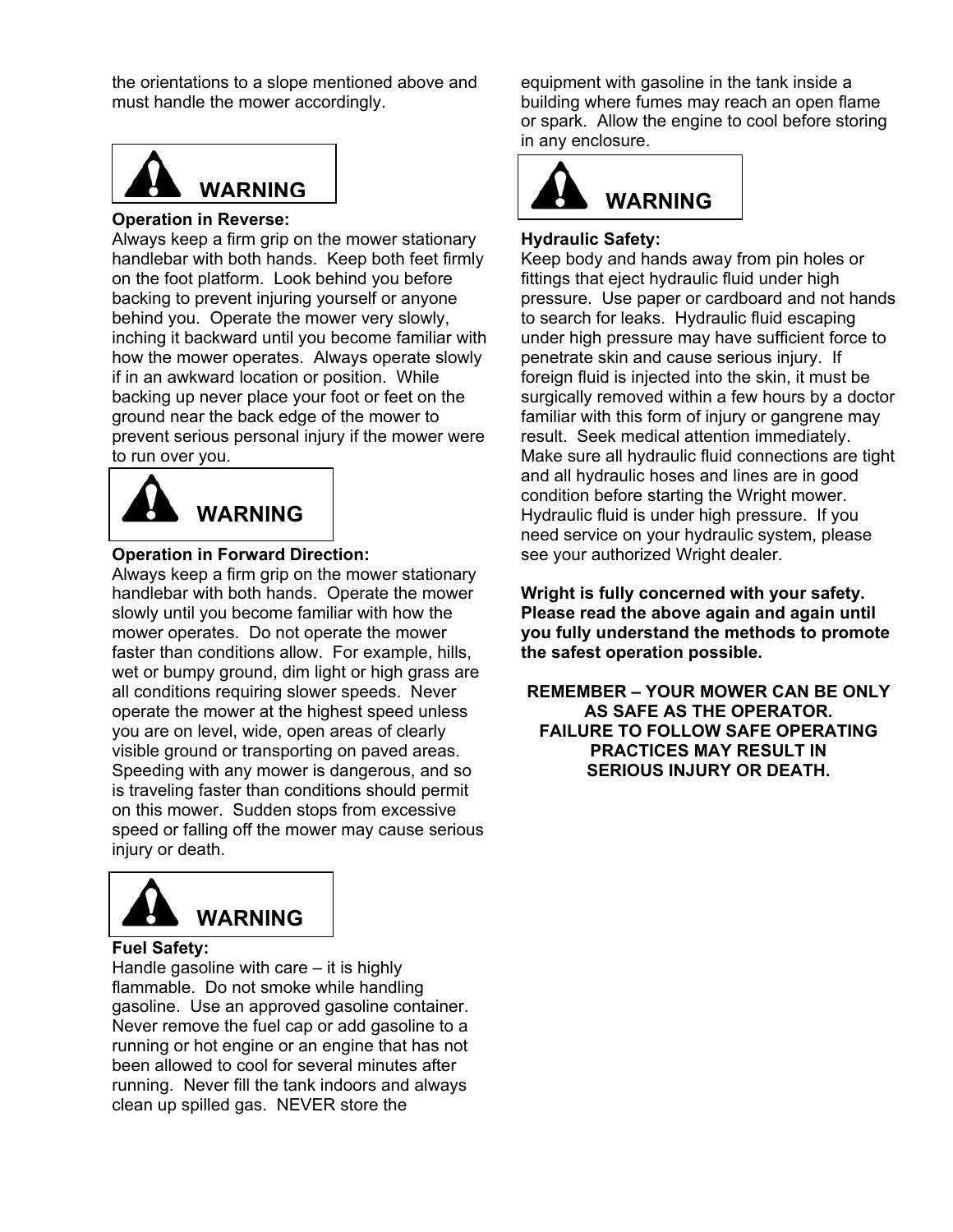## **Pre-Delivery Service of Mower by Dealer**



**If you are not completely familiar with the Safety Instruction Manual read it now before proceeding with the Pre-Delivery Service of the mower. Only your authorized Wright dealer WARNING** Service of the mower. Only your authorized Wright deally should perform the Pre-Delivery Service of the mower.

The Wright Sentar is shipped completely assembled and has been adjusted and tested at the factory. However, due to jostling during the shipping process and the delivery time lapse the following items need to be repeated again before starting the mower. After you have uncrated the mower, follow these procedures in the order indicated:

- Remove spark plug wire from spark plug(s).
- Inspect the mower for any damage, unusual conditions or missing parts.
- Inspect the mower for all of its decals, especially the warning decals. There should be one blade warning decal on each side of the deck, the "shield missing" under the blade belt covers, and the dash decal.
- Check (and fill if necessary) engine oil level according to the engine manufacturer's recommendation.
- Check (and fill if necessary) hydraulic fluid level. The level should be about 4"-4.5" below the top of the oil fill. Use synthetic oil: Mobil1 15W-50.
- Check rear tire pressure. 18 to 24 psi. is recommended. It should be even on both sides. Use the higher pressures for heavier operators. Set the tire pressure in the front caster tires between 30 and 40 psi. Higher pressures will help keep the caster tires on their rims when impacted from the side but give a stiffer ride.
- Check the battery to see that the cables are tight and connected properly. The battery is 12 volts and is a maintenance-free battery. Only charge the battery if it will not start the mower properly.
- Remove the blade belt covers and inspect the belt and idler arm for smooth operation. Also grease the spindles and the idler arm.
- Rotate the blade pulleys slightly to see if they rotate freely and all turn together. There will be resistance due to the clutch brake.
- Replace the blade belt covers.
- Check the cutter deck for proper adjustment. The deck should be approximately  $\frac{1}{4}$ " lower in the front than in the rear and the deck should be level side-to-side. If the deck is not adjusted properly, please adjust at this time. See Deck adjustments section of this manual for further instructions.
- Lubricate all moving parts (see Maintenance Items section of this manual).
- Fill fuel tanks with regular unleaded gasoline. Turn fuel valve under right side of dash towards the gas tank you plan to use.
- DO NOT START THE ENGINE AT THIS TIME. FOLLOW THE NEXT PROCEDURE BEFORE STARTING. The hydraulic system MUST be checked for proper operation before allowing wheels to operate on the ground.
- Set the rear of the machine on jack stands or blocks to raise rear wheels off the ground two or three inches and check to be sure that the mower will not fall off the supports you devise. (Do not support the mower's weight on any part of the foot platform.) You must be able to stand on the mower. The stand(s) must be able to secure the mower from rolling off or away during the next procedures. Check under the mower deck for any debris or unusual conditions.
- With hand controls in the middle or neutral position, apply the parking brake.
- Open the manual bypass valves on top of each pump a half-of-a-turn counterclockwise.
- Reattach spark plug wires to spark plugs.
- Before starting the engine be ready to stop it if the wheels begin to turn with the brake on. (If this happens, check that the manual bypass valves on top of each pump are open at least a half-of-a-turn counterclockwise.)
- Start the engine according to the engine manufacturer's recommendation. Let the engine run at low RPM for several minutes to get the hydraulic fluid circulating through the pumps. While seated or standing on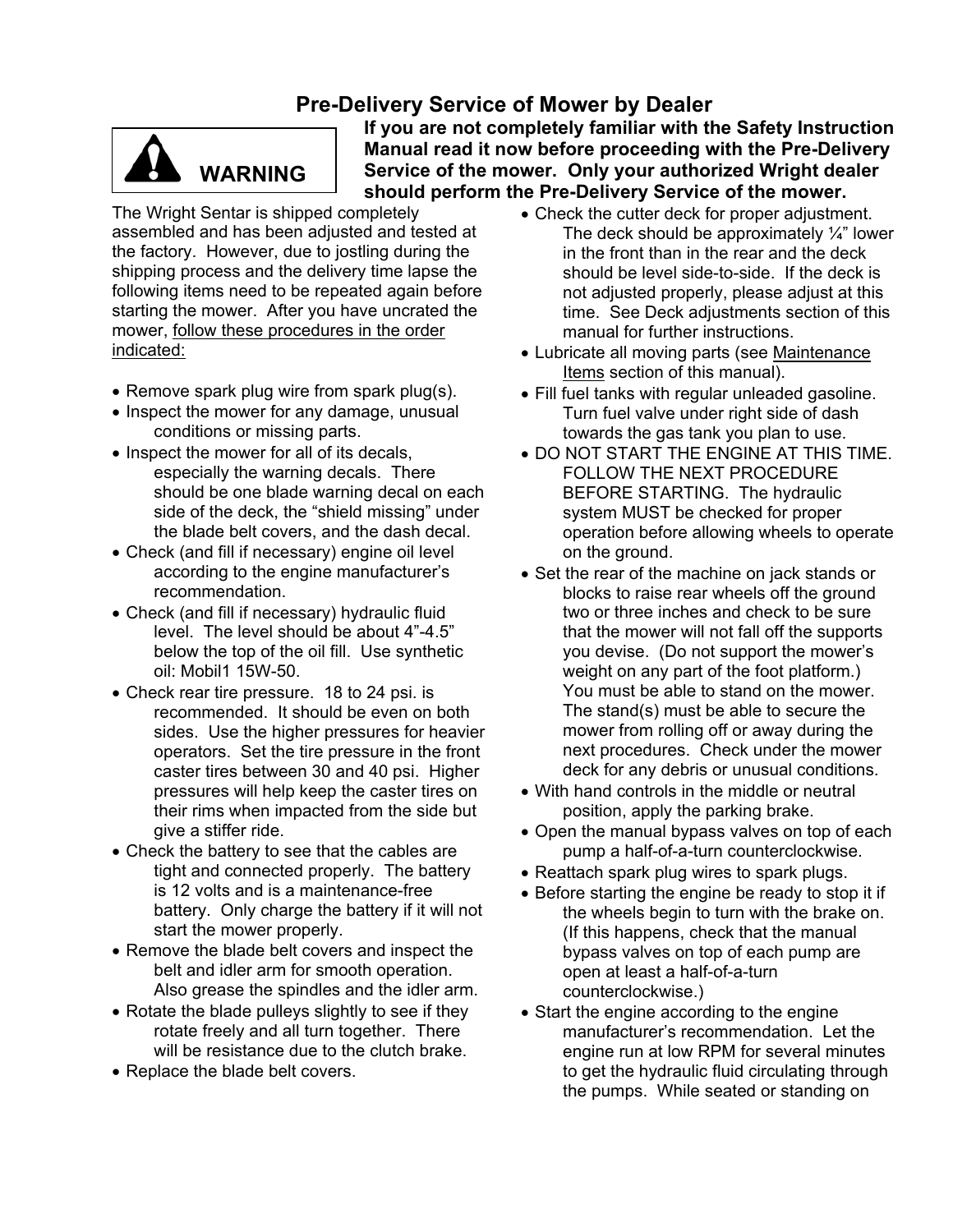the foot platform, release the parking brake. Now gradually close the manual bypass valves on top of each pump one at a time and see if the wheels start to move. If the wheels move when the hand controls are in neutral position, adjust the neutral adjustment knobs in front of and between the two hydraulic pumps until they stop. The manual bypass valves on top of each pump should now be firmly closed. (Do not tighten these bypass valves with a wrench. Only hand tighten.) Now try moving the hand control levers, one at a time, forward and backward. Check to see if the wheels move forward and backward according to position of the levers. If not, service the hand control system. If the wheels stop when the hand controls are in the neutral position, the parking brake should now be applied.

- Before testing the blade clutch/brake operation, make sure the area is clear and there is nothing vulnerable to possible thrown objects from under the mower. No one should be near the mower deck or in its line of discharge at this time or at any time. The discharge chute deflector should be in the down position. The parking brake should now be applied. Move the engine throttle control to its highest RPM speed setting.
- Place your feet firmly on the foot platform and turn on the blade clutch switch. Run blades for a minute or so. Try engaging and disengaging the blades a few times about 10 seconds apart. If the blades do not start and stop in a short amount of time, service the blade brake system. With the blades on, now try lifting your feet off the foot platform to test the Operator Presence Control switch (OPC). The engine should die and the blades should stop in several seconds. If not, service the OPC system. Try this a couple of times.
- Disengage the blades, set the parking brake, shut off the engine and remove the mower from the stand(s).
- Drive the mower around on a level parking lot. It is recommended that the slower setting of the Speed/Sensitivity Adjustment be used. (See further in this manual for information on Speed/Sensitivity Adjustment.) Be sure that the mower drives in a straight line

when both hand controls are held to the full speed position which is up against the stationary control bar. If not, see further in this manual for information on tracking adjustment.

- As you drive the mower, listen for any unusual noises and test for irregular operation and adjust or service as necessary. Next, go over the safety information and operating procedures in this manual with the customer. Instruct the customer in proper operation and observe the customer during their initial operation on a level parking lot. Make sure the customer is familiar and comfortable with the basic operation and use of the mower.
- **Dealer:** Please fill out and follow the instruction on the Product Registration Form and have the customer fill out his part of the form. After the Product Registration Card is filled out and signed by the customer and a representative from your dealership, please send or fax it immediately to your Wright Commercial Products Distributor according to the directions on the Card. Then give the customer his copy of the registration form and then keep your copy and mail the remaining copies of the form to your Wright Commercial Products Distributor. The limited warranty is not valid unless the mower is registered and all of the above steps are taken. Remember, the purchaser is both your and our customer and his satisfaction is very important. Thank you for supporting our products.
- The mower is now ready for delivery to your customer.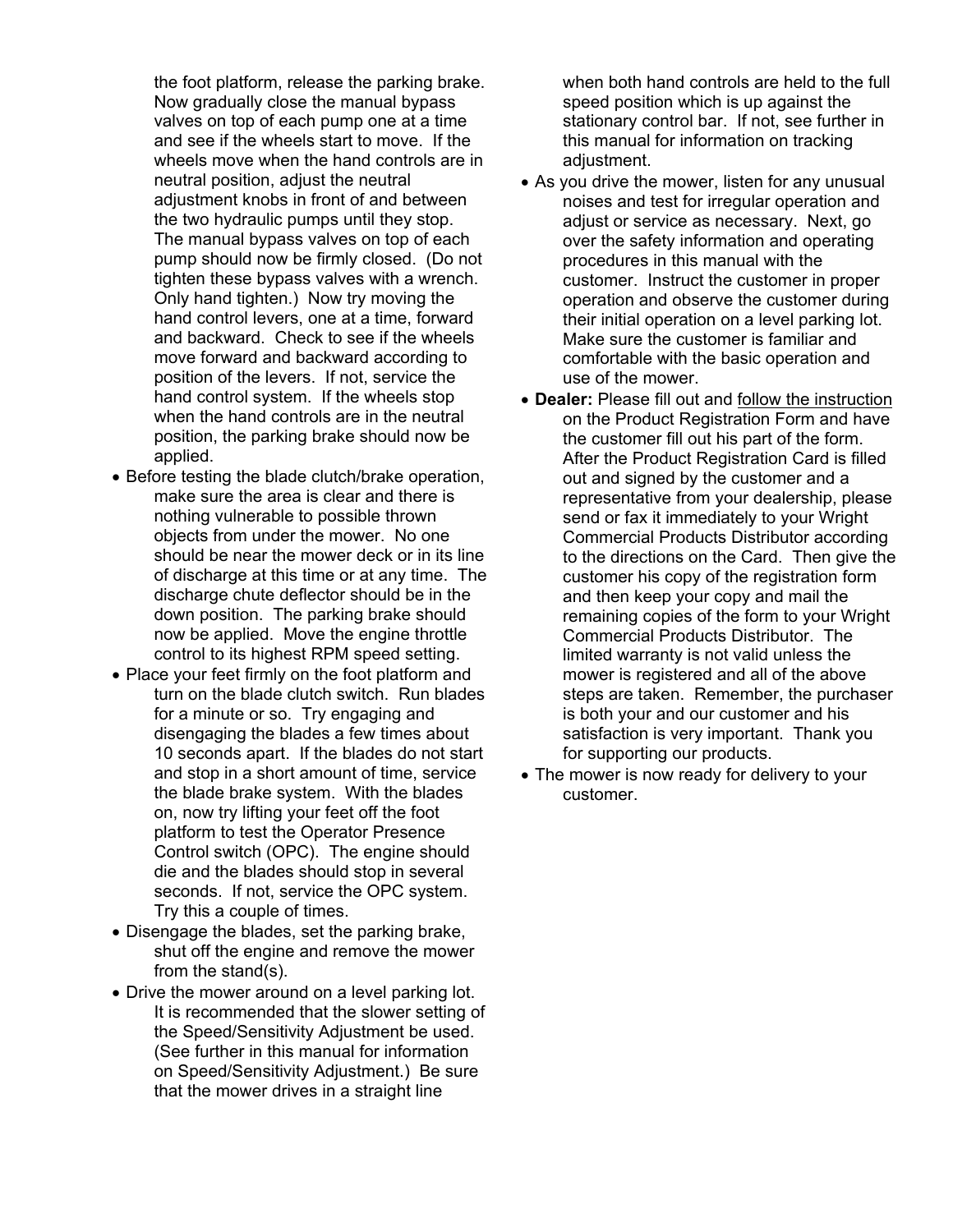

## **OPERATING INSTRUCTIONS**

**If you are not completely familiar with the Safety Instruction Manual read it now before proceeding with the operation of the mower. REMEMBER THERE ARE CERTAIN PRECAUTIONS LISTED IN THIS MANUAL THAT YOU MUST NOW TAKE BEFORE STARTING THE MOWER.** 

## **Inspect Mower Before Each Use:**

**Inspection of Mower:** Do not use the mower if any parts are not maintained in good operating condition. Examine all moving parts prior to each use. Look for excessive wear, bald drive tires or worn out front tires (normally smooth), cracks in parts, loose or missing bolts, cotter, linchpin or "hair" pins or cable yoke pins and replace before operating the mower. Make sure all safety equipment provided with the mower is in good operating order, including all warning decals and the operator-presence device which stops the engine and blades when the foot-operated Operator Presence Control (OPC) switch is released. To test the OPC, follow the instructions given later in this manual. Inspect the two anti-tip rollers and their respective bolts at the rear of the mower for tightness and proper operation. Ensure that all parts of the Quad Lever™ control system are tight and secure. This is to reduce the possibility that the mower could have a loss of control or safety.

**Basic Operation:** The following procedures are to guide you through the basic operation of the mower. You should be a qualified mower operator according to the safety section of this manual. If this is your first time, operation should only be done with the assistance of your dealer on a level area. You should go through each step, in the order indicated, every time you start the mower.

## **How to start the mower:**

### *Before starting the engine*

- Make sure the control levers are in the exact neutral position
- Apply the parking brake if it is not already set.
- Turn OFF the blade engaging switch if it is on.
- Turn fuel valve toward tank with fuel in it.

*Starting the engine*

Electric Start:

•Start the engine according to the engine manufacturer's recommendation, see engine manual. Set the throttle control lever near mid throttle, pull out on the choke control knob and turn the key to the start position. Do not engage the starter for more than ten (10) seconds at a time. This may overheat the starter and the wiring systems. Wait ten (10) seconds between attempts. If the engine does not start within ten tries or stalls frequently, take the mower in for service.

After starting the engine according to the engine manufacturer's recommendation, push in on the choke control knob to open the choke valve, let the engine run for several minutes to get the hydraulic fluid circulating through the pumps, etc. and to allow the engine to warm up. Do not over-rev a cold engine.

## **Unusual noises or irregular operation:**

As you drive the mower, listen for any unusual noises and test for irregular operation and adjust or service as necessary.

## **How to drive the mower:**

While sitting or standing, both feet should be firmly placed on the foot platform. Set the engine speed about a fourth of the way from idle. Release the parking brake. Now try moving the hand control levers, one at a time, very slightly, forward and backward. Check to see if the wheels move forward and backward according to the position of the levers. (If not, check to see that the pump release valves are closed.) With both feet still firmly placed on the foot platform, increase the engine speed to about half of the way from idle speed. Release the parking brake. The higher engine speed will make the controls much more responsive and the mower much quicker; Use caution if it is your first time. Now try moving the hand control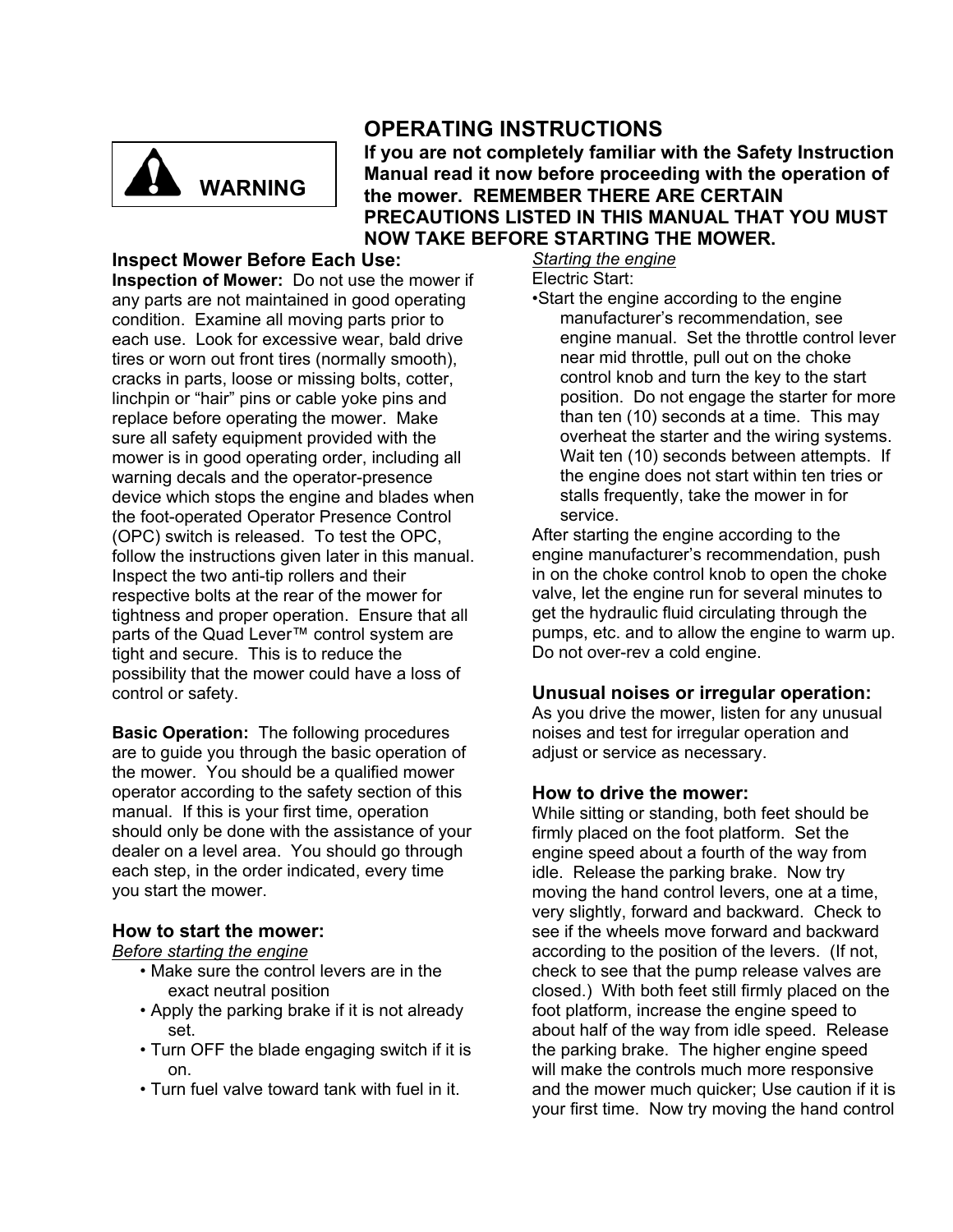levers, one at a time, very slightly, forward and backward. Gradually increase your speed until you are well acquainted with the operation of the hand controls and the mower's behavior. After gaining a good feel for how the mower handles, gradually attempt higher engine speeds until familiar with operation at full throttle engine speed.

## **How to Stop and Park the Mower**

Come to a complete stop. If the blades are on, turn them off using the switch on the instrument panel. *Make sure the control levers are in the exact neutral position.* Set the parking brake, reduce the engine speed to idle, shut off the ignition switch to stop the engine and then remove the key from the ignition switch. The mower is now parked. Do not leave mower unattended on a sloped surface.

## **How to Drive the Mower Over a Curb**

To climb a curb, first see the Safety Instruction Manual section of this manual, especially the parts on:

- Initial Operating Safety Guidelines
- Operation In Reverse
- Operation In Forward Direction

Next, raise the mower deck into the locked transport position. This is the highest position for the mower deck. Then drive the mower in reverse at a 45 degree angle to the curb (with the left side of the mower closest to the curb) until you are within an inch or two of the leftrear tire hitting the curb. Stop and then gradually bump into the curb with that tire until it is just on top of the curb. If the tire slips even while lurching the mower into the curb, then the curb is too high and you should use ramps or find another way. The mower should still be at a 45 degree angle to the curb. Now, while maintaining the same angle to the curb, continue to back up until the right-rear tire is close to the curb. Using the same technique lurch the right tire onto the curb. After both wheels are on top of the curb, turn the mower counterclockwise and back up so the left caster wheel comes over and last should be he right caster wheel as the mower is twisting to the left (counterclockwise). The technique works the best if you try not to drive backwards at a near 90 degree angle to the curb but get all of the wheels to go over while the mower is moving at

least a 45 degree angle to the curb. To drive off a curb, first try driving up onto it to make sure the curb is not too high. If the curb is not too high, drive the right-front caster off first while driving toward the curb at a 45 degree angle (the curb should be to your right). Then, maintain that 45 degree angle so the left caster goes over, then the right-rear wheel, then the left rear wheel.



## **Never drive straight onto or off a curb.**

Never drive straight onto or off a curb. If you do the whole procedure at a very sharp angle it will tend to minimize the contact of the mower deck with the curb and you will be able to more safely control the mower.

## **How to Use the Mower on Varying Terrain**

See the Safety Instruction Manual section of this manual, especially the parts on:

- Initial Operating Safety Guidelines
- Operation On Slopes
- Operation In Reverse
- Operation In Forward Direction
- Operation During Zero-Radius Turns

## **How to Adjust Neutral**

Neutral refers to the mower movement when the engine is set to full throttle, parking brake is off, and the control levers are in the neutral position. The mower should not move forward or backward during this time. If the mower is moving forward or rearward, the neutral setting must be adjusted. The hydraulic pump has a Return-to-Neutral (RTN) device built into the linkage of the pump. To make the adjustment, loosen the ¼" allen bolt and rotate the RTN device until the neutral position is found and then retighten the  $\frac{1}{4}$ " allen bolt. Use care not to over tighten the allen bolt.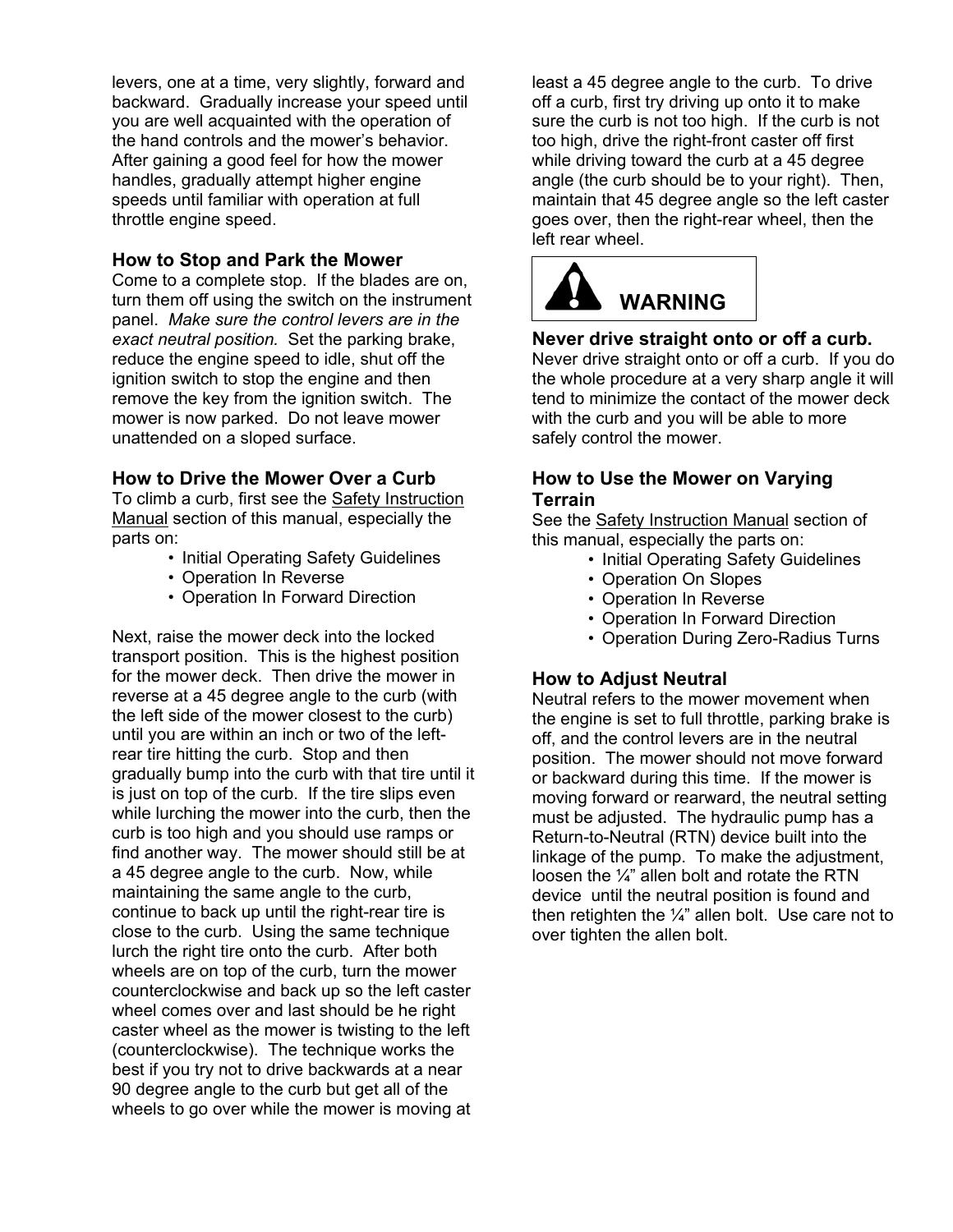## **How to Change the Speed/Sensitivity Adjustment**

The controls are initially set with the Speed/



**Sensitivity** Adjustment in the faster, more sensitive position. If an operator is not completely familiar with mower operation the operator may desire to decrease

the ground speed approximately 25-30%. The slower setting has a corresponding decrease in the sensitivity of the controls. In other words, a given amount of movement of the control levers will cause about a 25-30% change in the ground speed making the controls less sensitive. After **stopping the engine**, the adjustment is made by removing the pins that hold the control cables onto the control lever from the current holes in the control levers and reinstalling them and the cable into the alternate holes. The top holes closest to the control handles are for the faster, more sensitive setting and the bottom holes farthest from the control handles are the slower, less sensitive setting. BE SURE THE PINS IN THE CONTROL CABLES ARE SECURELY IN PLACE AND LATCHED ONTO THE CABLE YOKE EACH TIME YOU REMOVE THEM. YOU MUST USE NEW PINS IF THE OLD ONES ARE WORN, BROKEN, OR BENT. You must then perform the Tracking Adjustment described below.

## **How to Perform the Tracking Adjustment**

First ensure that the tire pressure is equal on both rear drive tires and equal on both front tires. Drive the mower on a level parking lot with engine at full throttle. Check that the mower drives in a straight line when both hand controls are held to the full speed position which is up against the stationary control bar. If not, park the mower and **stop the engine**. The adjustment is made by removing the pin from one of the ends of the control cables and screwing the cable yoke to either make the control cable longer or shorter. Either end of the cable can be adjusted. Before changing the

length of the cables several facts are important to know.

In the *faster* Speed/Sensitivity setting neither cable should be shortened so much that at full speed it pulls the pump control lever (on the sides of the pumps) against the pump's internal stop. The pumps have an internal stop that is not designed to take this type of force and could eventually cause pump leakage or other damage to the pump. Therefore, to reach the maximum capable speed, the cables should be shortened one turn at a time until you can feel in the hand control that the internal stop has been contacted. Then lengthen the cable one turn. You will feel the slight resistance. There is no need to start the engine or even replace the pin while checking this incrementally. Just put the cable yoke pin in the hole in the lever and test it by squeezing the handle to full fast position). Remember, this procedure *does not apply* if the Speed/Sensitivity Adjustment is in the slower setting. Otherwise you will run out of threads on the cable ends and the mower will go faster but will lose most or all of its reverse capability. Then gap between the stationary bar and the control levers becomes excessive when at the neutral position.

So, if the mower is tracking to the left, either the left side needs to go faster (by lengthening the cable) or the right side needs to go slower (by shortening the cable). If the mower is tracking to the right, either the right side needs to go faster (by lengthening the cable) or the left side needs to go slower (by shortening the cable). It is important that neither cable should be shortened too far, as mentioned above.

The only reference point to limit the adjustment from becoming extremely off is the relative position of the pump internal stop and the stationary bar in the *faster* Speed/Sensitivity setting. Therefore, if everything is extremely off either because you are installing new parts or other reasons you should only use the *faster*  Speed/ Sensitivity setting to get the tracking to be accurate and then change to the slower speed range and adjust the tracking only one or two turns on either side. BE SURE THE PINS IN THE CABLE YOKES ARE SECURELY REPLACED EACH TIME YOU REMOVE THEM. YOU MUST USE NEW PINS IF THE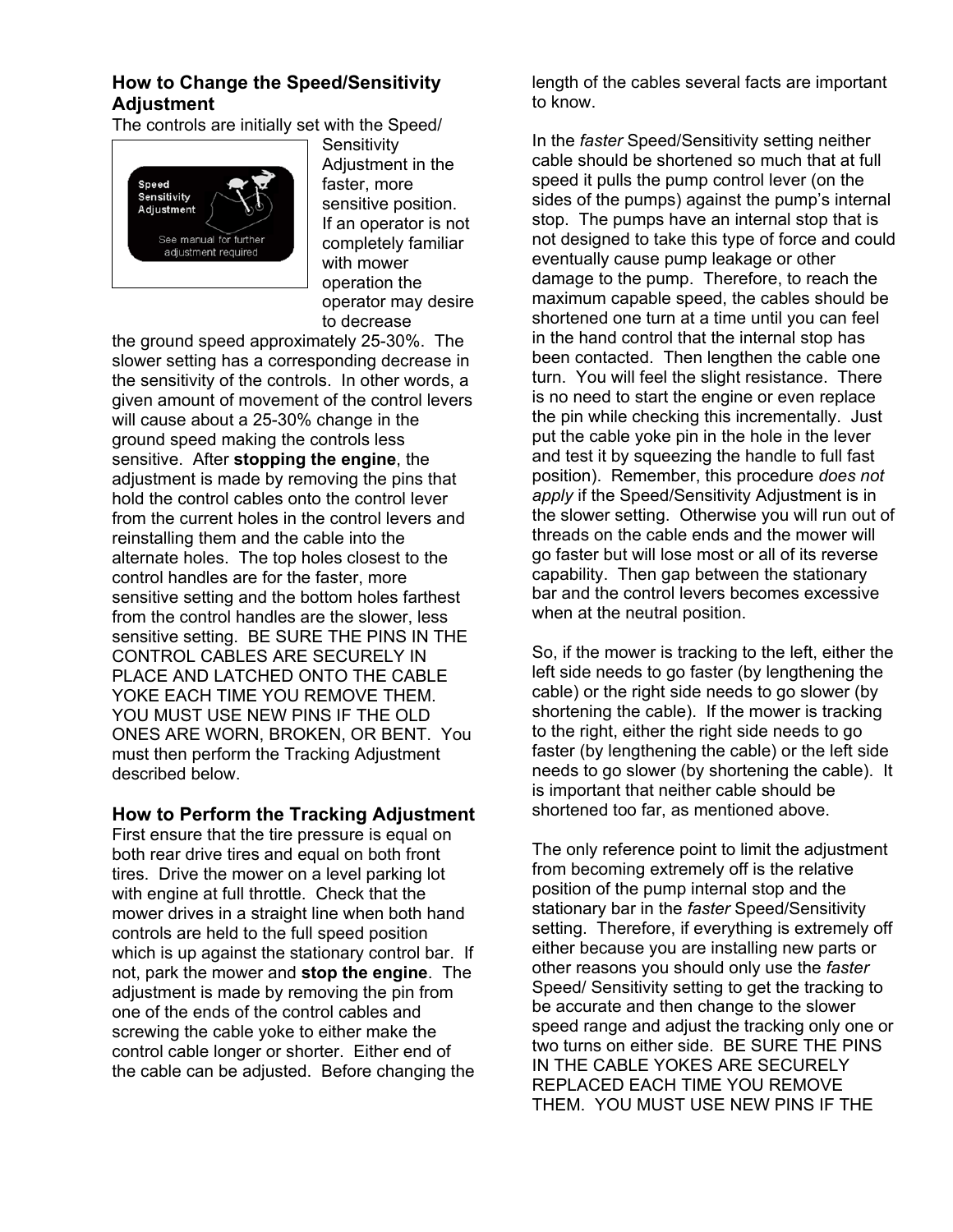OLD ONES ARE WORN, BROKEN, OR BENT. After getting the mower to track straight, readjust the neutral adjustment , if necessary. It is normal to need to make these adjustments from time to time as the linkage breaks in or wears.

## **How to Test/Use the Blade Clutch/Brake Switch**

Before testing the blade clutch/brake operation, make sure the area is clear and there is nothing vulnerable to thrown objects from under the mower. No one should be near the mower deck or in its line of discharge. The discharge chute deflector should be in the down position. The parking brake should now be applied. Move the engine throttle to the highest RPM speed setting. (When mowing, the engine speed should always be at its highest setting. The engine governor will regulate the engine according to the different mowing conditions at that setting.) Place both feet firmly on the foot platform and turn on the blade clutch switch. Run blades for a minute or so. Try engaging and disengaging the blades a few times about 10 seconds apart. If the blades do not start and stop in a few seconds each time, service the blade brake system or contact your local Wright dealer. Under mowing load, the clutch's life will be the greatest at the highest RPM setting.

## **How to Test the Operator Presence Control (OPC) Switch**

With the parking brakes applied and the blades ON, try lifting your feet off the foot platform to test the Operator Presence Control switch (OPC). The engine should kill and the blades should stop within a few seconds. If not, service the OPC system or contact your local Wright dealer.



## **Service and Adjustments Tire Maintenance and Pressure**

Excessively worn tire tread is dangerous on all hills. Replace drive tires with less than 3/32" of any tread groove left. Use tires with the tread pattern recommended by Wright Mfg., Inc. only. Keep the tire pressure in the drive tires between 18 and 24 psi. Higher pressures will cause the

tires to have less traction which will force you to go slower and with less safety and give you a harder ride. Keep the tire pressure in the front caster tires between 30 and 40 psi. Higher pressures will help keep the caster tires on their rims when impacted from the side but give a harder ride. They do not have any tread but should be replaced when excessively worn.

## **Height-of-Cut**

Before adjusting the height-of-cut be sure the mower deck is off, and all four tires have proper air pressure. Check for even tire wear. The height-of-cut can be adjusted the following ways:

• Pull the deck lift lever on the right hand side of the mower towards the rear of the mower until it clicks once into the locked transport position. Then set the mower blade height with the selector on the left hand side of the mower. Once the proper height setting is set on the left, pull back on the deck lift lever on the right hand side and then lower the lever towards the front of the machine until it stops at the set height of cut.

## **Deck Adjustments**

The mower deck can be adjusted for pitch and side-to-side lever. Pitch is the relationship between the front of the deck and the rear of the deck in regards to height of cut. In most cases, a positive pitch (front of the deck lower than the rear of the deck) of  $\frac{1}{4}$ " is the optimum setting. These two adjustments can easily be made by using the threaded deck hangers located at each corner of the deck. These hangers are connected to the chains that hold the deck. Simply rotate the hanger at the corner of the deck that needs adjustment. These hangers are right-handed threads. If you raise the rear hangers above the factory setting, the deck may not raise all the way up into transport position. Be sure and check the deck height of cut range after any adjustments are made to these hangers to ensure that the height of cut adjustments work properly. If unable to make the adjustments needed by only using these hangers, contact your dealer for assistance.

## **Belt Tension Adjustment**

The pump drive belt is self-adjusting, and requires no adjustment, just replacement. The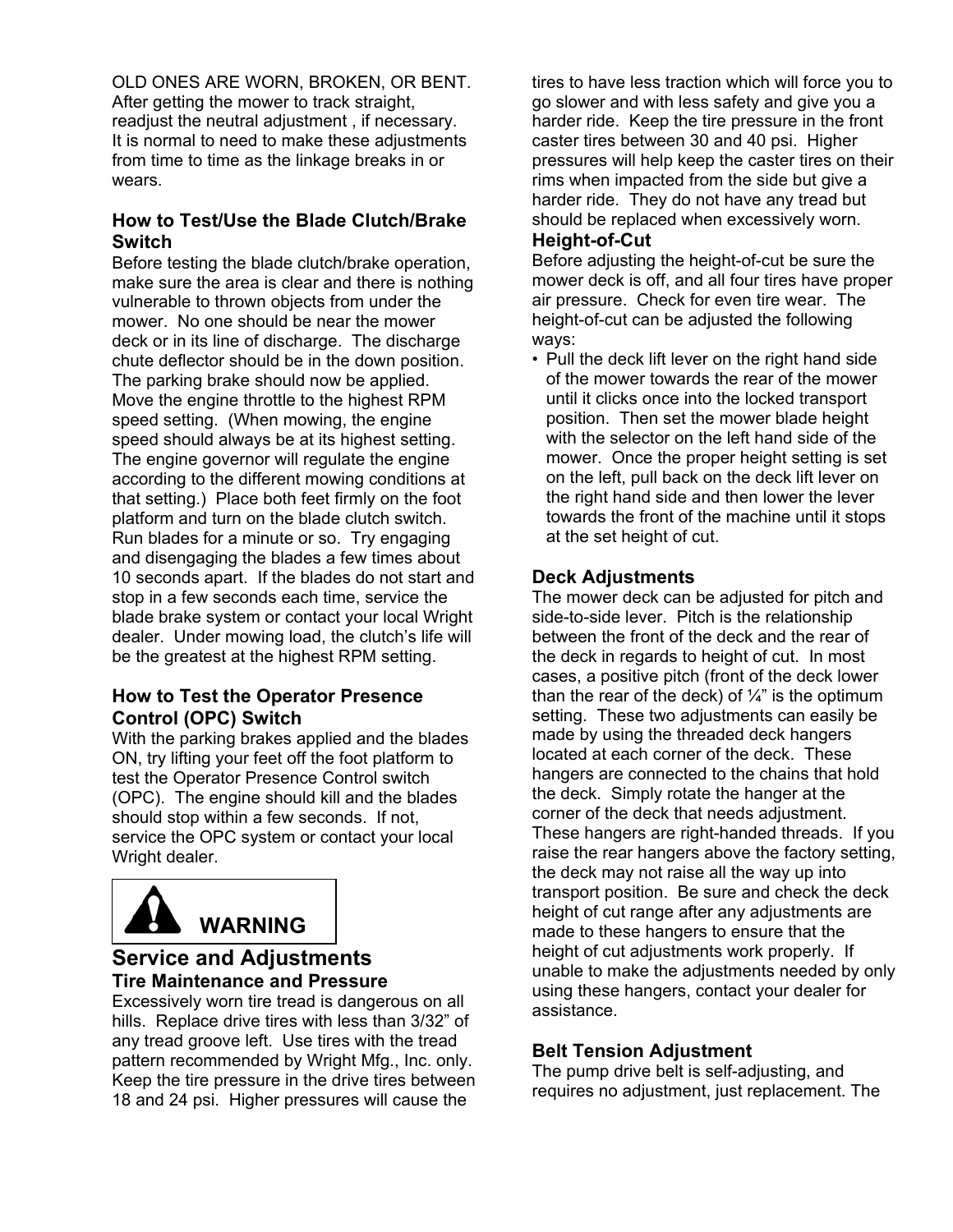blade drive belt is self-adjusting also and requires no adjustment, just replacement.

## **How to Move the Mower if the Engine Won't Start**

Rotate both of the manual "dump" valve levers on the top of each hydraulic pump about  $\frac{1}{2}$  turn counterclockwise. It is important not to over tighten these levers. Damage may occur to the pump if this valve is over tightened.

## **Bleeding Air from the Hydraulic System**

Whenever servicing the hydraulic system, it is of the utmost importance to keep any dirt or debris from getting into the system. Clean off all parts before disassembly and assembly. When any of the hydraulic parts are disconnected or removed or when the oil is changed, air must be bled from the system. If air is entrained in the system, loss of power, excessive heat, and damage to the hydraulic pumps may occur. First, make sure the oil level in the reservoir is correct. The level should be between 4"-4.5" below the top of the oil fill tube. Use fully synthetic oil: Mobil 1 15W-50. Lift the mower so that the rear wheels are off the ground. Be careful to support the mower so that it will not fall or tip while the system is bled of air. With the bypass valves open and the engine running, slowly move the control levers back and forth five or six times. Now close the bypass valves and with the engine running, slowly move the control levers back and forth five or six times. It may be necessary to repeat the above steps until all the air is purged and the rear wheels are turning at normal speed.

After purging is complete, adjust the oil level in the reservoir if necessary.

## **Battery Service**

The battery is 12 volts and is a maintenance free battery. Charge the battery only if it will not start the mower properly. Remove the battery from the mower before charging. Follow the instructions of the battery charger for proper and safe charging of the battery.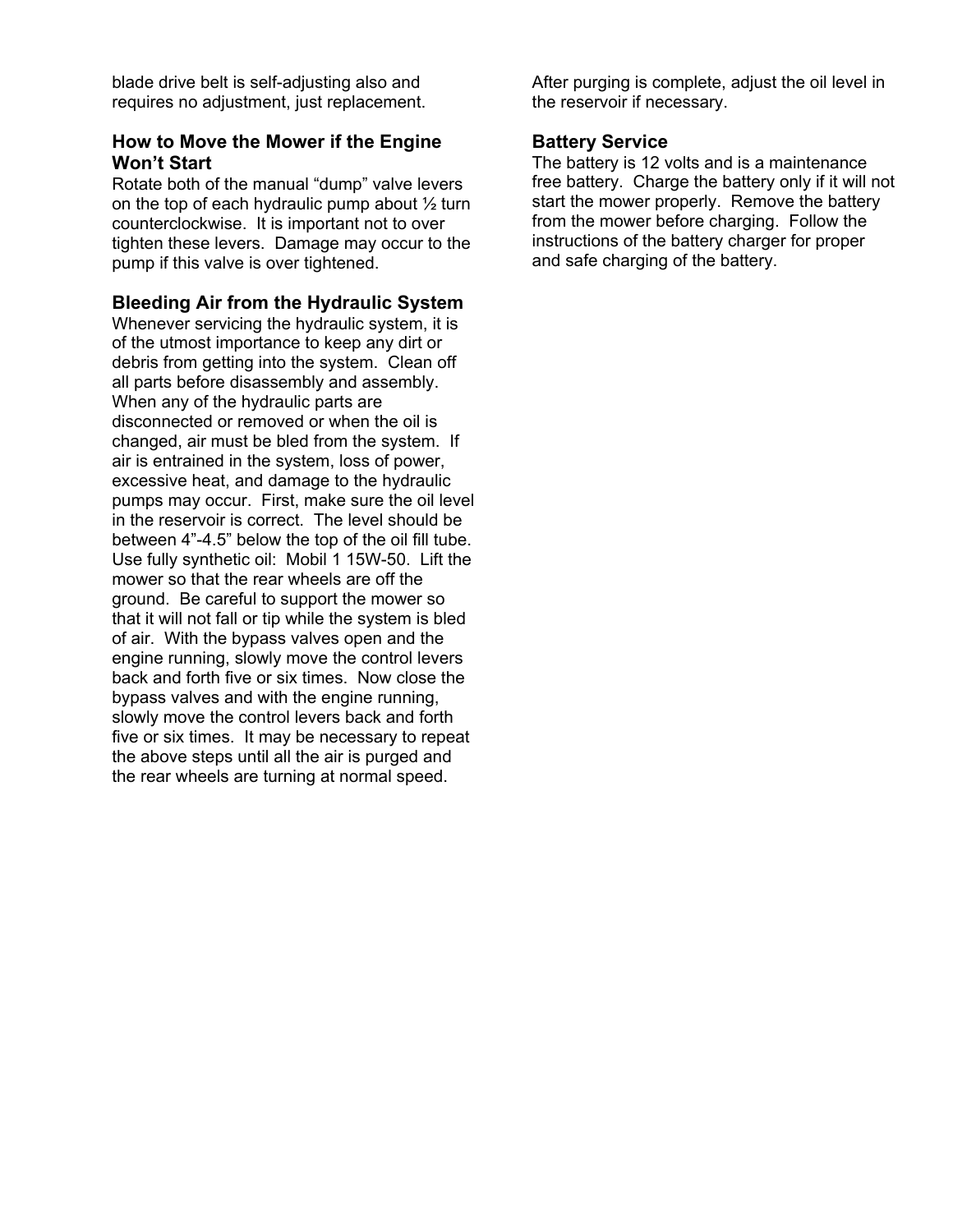## **MAINTENANCE SERVICE INTERVALS - WRIGHT SENTAR**

|                                                                        |        | <b>ISER NOTE</b> |       | <b>KROSTED</b> | <b>ASSES</b> | IRD HOUSE | IT60 HOUND | ANNUALLY |  |
|------------------------------------------------------------------------|--------|------------------|-------|----------------|--------------|-----------|------------|----------|--|
|                                                                        |        |                  | IOMNT |                |              |           |            |          |  |
| <b>MAINTENANCE ITEM</b>                                                |        |                  |       |                |              |           |            |          |  |
|                                                                        | ENGINE |                  |       |                |              |           |            |          |  |
|                                                                        |        |                  |       |                |              |           |            |          |  |
| <b>DAILY ITEMS</b>                                                     |        |                  |       |                |              |           |            |          |  |
| Check engine oil and add as needed                                     | Engine | $*1$             |       |                |              |           |            |          |  |
| Check for fuel or oil leakage                                          | Engine | $*1$             |       |                |              |           |            |          |  |
| Check and clean air intake screen                                      | Engine | $*1$             |       |                |              |           |            |          |  |
| Clean or replace engine air filter and prefilter                       | Engine | $*1$             |       |                |              |           |            |          |  |
| Clean engine blower screen and fins with compressed air                | Engine | *1               |       |                |              |           |            |          |  |
| Clean hydro oil cooler with compressed air                             |        |                  |       |                |              |           |            |          |  |
| Check for loose hardware (e-clips, snap rings, nuts, etc.)             |        |                  |       |                |              |           |            |          |  |
| Check blades for excessive wear and sharpness (sharpen/balance or      |        |                  |       |                |              |           |            |          |  |
| replace as necessary)                                                  |        |                  |       |                |              |           |            |          |  |
|                                                                        |        |                  |       |                |              |           |            |          |  |
| <b>FIRST 8 HOURS</b>                                                   |        |                  |       |                |              |           |            |          |  |
| Change engine oil and filter                                           | Engine | $*1$             |       |                |              |           |            |          |  |
| Check hydraulic oil reservoir level and fill as needed - Use           |        |                  |       |                |              |           |            |          |  |
| SYNTHETIC oil - Mobil1 15W-50                                          |        | *2               |       |                |              |           |            |          |  |
| Grease caster wheel bearings                                           |        |                  |       |                |              |           |            |          |  |
| Grease blade spindle bearings (if applicable)                          |        | *3               |       |                |              |           |            |          |  |
| Lubricate foot platform Operator Presence Control pivots and control   |        |                  |       |                |              |           |            |          |  |
|                                                                        |        |                  |       |                |              |           |            |          |  |
| rod with waterproof grease                                             |        |                  |       |                |              |           |            |          |  |
| Lubricate hand control lever pivot shafts with waterproof grease       |        |                  |       |                |              |           |            |          |  |
| Lubricate choke control cable (if equipped) with WD-40                 |        |                  |       |                |              |           |            |          |  |
| Inspect for cracks in frame, cutter deck or other steel parts          |        | *4               |       |                |              |           |            |          |  |
| Inspect all belts for wear and adjustment                              |        |                  |       |                |              |           |            |          |  |
| Check all bolts and nuts for tightness (tighten as necessary)          |        |                  |       |                |              |           |            |          |  |
| Check tire pressure; Rear tires 18-24 psi-Front tires 30-40 psi        |        |                  |       |                |              |           |            |          |  |
| <b>EVERY 5-10 HOURS</b>                                                |        |                  |       |                |              |           |            |          |  |
| Clean out debris under blade belt cover                                |        |                  |       |                |              |           |            |          |  |
| Scrape clean underside of cutter deck                                  |        |                  |       |                |              |           |            |          |  |
| Check blade spindle mounting bolts for proper tightness                |        |                  |       |                |              |           |            |          |  |
|                                                                        |        |                  |       |                |              |           |            |          |  |
| <b>EVERY 40 HOURS</b>                                                  |        |                  |       |                |              |           |            |          |  |
| Thoroughly clean complete mower                                        |        |                  |       |                |              |           |            |          |  |
| Inspect and replace worn tires                                         |        |                  |       |                |              |           |            |          |  |
| Inspect and tighten all hydraulic hoses                                |        |                  |       |                |              |           |            |          |  |
| Replace hydraulic oil filter with Original Wright filter               |        |                  |       |                |              |           |            |          |  |
| Adjust parking brake shoes to firmly stop wheels when engaged          |        |                  |       |                |              |           |            |          |  |
| Check and clean engine oil cooler fins (if applicable)                 | Engine | $*1$             |       |                |              |           |            |          |  |
| Clean and re-gap spark plug (replace as necessary)                     | Engine | *1               |       |                |              |           |            |          |  |
| <b>Clean combustion chamber</b>                                        | Engine | $*1$             |       |                |              |           |            |          |  |
|                                                                        |        |                  |       |                |              |           |            |          |  |
| <b>EVERY 160 HOURS</b>                                                 |        |                  |       |                |              |           |            |          |  |
| Disassemble, grease and reassemble all idler arm pivots                |        |                  |       |                |              |           |            |          |  |
| Completely inspect for excessive wear in all parts of mower,           |        |                  |       |                |              |           |            |          |  |
| including control system (replace worn parts)                          |        |                  |       |                |              |           |            |          |  |
| Inspect and replace (if necessary) worn main cutter deck idler pulleys |        |                  |       |                |              |           |            |          |  |
| or pulley bearings (if applicable)                                     |        |                  |       |                |              |           |            |          |  |
| Replace (if necessary) excessively worn bushings or bearings on        |        |                  |       |                |              |           |            |          |  |
| mower controls and other moving parts                                  |        |                  |       |                |              |           |            |          |  |
| Replace (if necessary) excessively worn caster wheels and roller       |        |                  |       |                |              |           |            |          |  |
| bearings                                                               |        |                  |       |                |              |           |            |          |  |
|                                                                        |        |                  |       |                |              |           |            |          |  |
| Remove battery and clean battery, battery box and battery cable ends   |        |                  |       |                |              |           |            |          |  |
| Check and adjust valve clearance                                       | Engine | *1               |       |                |              |           |            |          |  |
| Clean and lap valve seating surface                                    | Engine | $*1$             |       |                |              |           |            |          |  |
|                                                                        |        |                  |       |                |              |           |            |          |  |

NOTES:

**\*1** - Refer to Engine Manufacturers Owners Manual

**\*2** - Hydraulic fluid level should be 4"-5" below the top of the oil fill

**\*3** - Some units have greasable bearings while others have sealed ball bearings which require no additional grease

**\*4** - Contact an authorized Dealer immediately if any cracks are found